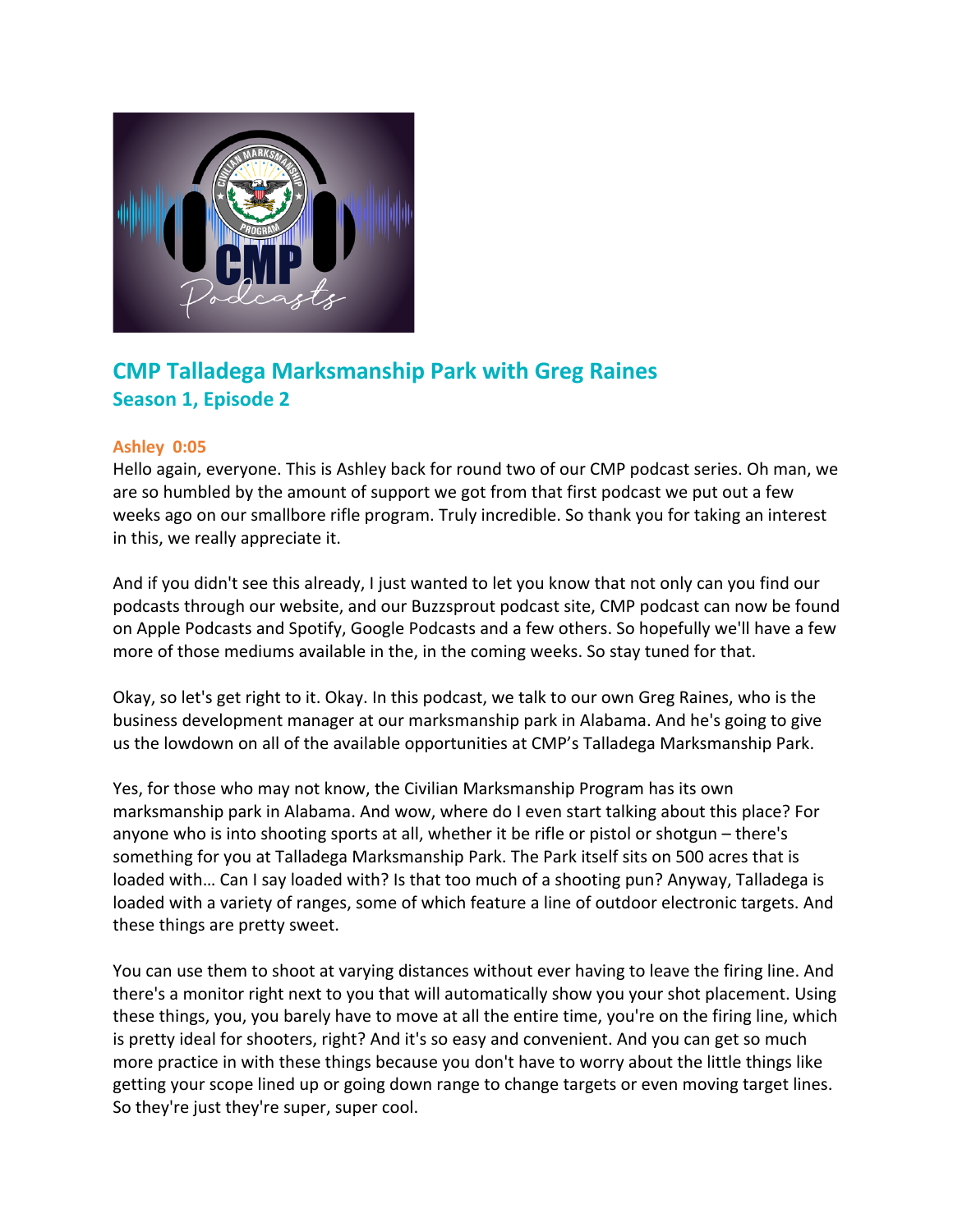If you're in a shotgun, there's a beautiful sporting clays loop at the Park that you can use for a day of fun. Greg mentions this and I've thought the same before too, but it reminds me of a golf course. And you can even use a golf cart to navigate around the loop too. So it's, it's so neat. And one of the big things that is really just getting to stretch his legs is the Park's Unknown Distance Range. It's quickly become a very popular feature at the Park and allows you to practice shooting at varying distances. And there are even targets in the shape of animals for those of you looking to do a little hunting practice.

Anyway, I'm personally a big fan of the beauty of the facility. You pull up, you walk through this huge entranceway to the Club House to check in at the front desk area – as soon as you walk in, you're automatically struck by this gorgeous fireplace. I know I've cozied up to it many times. And once you're checked in, you can walk out to that back patio that looks, overlooks the, the 600-yard range. And you're truly like, wow, this place is incredible. It's breathtaking.

# **Ashley 3:26**

Basically what I'm getting at is it's just this fantastic space. Once you see the ranges and see how friendly and accommodating the staff members are. You're gonna want to get out on the range yourself, and you're certainly welcome to do that. They'll take good care of you there.

# **Ashley 3:41**

The Club House is spacious and offers plenty of seating with television sets placed throughout it. Seriously, guys, those views of the mountains. I'm not even kidding. Beautiful, beautiful, beautiful all year long.

# **Ashley 3:55**

There are so many other things that Talladega Marksmanship Park offers outside of shooting…um, sponsorship opportunities for businesses, a fully-stocked Pro Shop where you can purchase an M1 and several other items. And a big thing that is the mission statement of the Civilian Marksmanship Program that Greg is really doing a fantastic job in getting started down at Talladega is getting youth programs like Boys and Girls Clubs, 4-H, Scouts, local high schools – really giving them a place to get out and tour and maybe even pick up a new hobby.

# **Ashley 4:30**

So I've talked enough, I'm gonna let Greg take it from here and tell you all the reasons why Talladega is known as "The Home of Marksmanship." Here's my conversation with Greg Raines of Talladega Marksmanship Park.

**Ashley 4:48**  Hey, Greg.

**Greg 4:50**  Hey!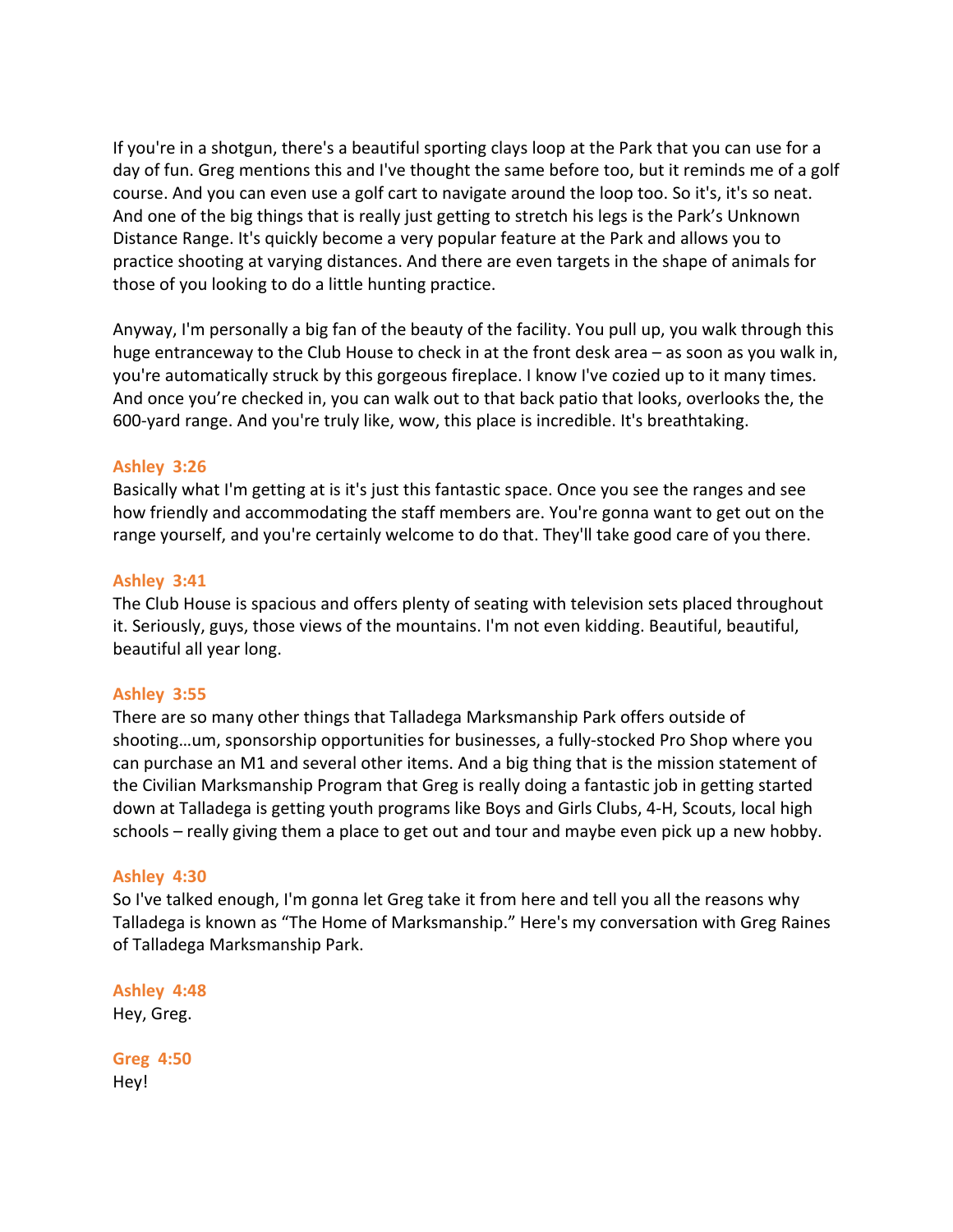### **Ashley. 4:51**

Hey, how are things in Alabama?

## **Greg 4:53**

They're good. It's very cold today. It's in the 30's and the Windchill is, uh, feels like 20, 25…

# **Ashley. 5:01**

Oh, no…

#### **Greg 5:02** A little chilly.

# **Ashley 5:03**

I mean, it's winter, but we'll try to forget about the cold and talk about all the fun stuff we have going on at Talladega. Are you ready?

# **Greg 5:13**

I'm ready!

## **Ashley 5:13**

All right, so can you tell us a little bit about your, your job duties or what do you do at the CMP?

### **Greg 5:21**

Yeah, uh, at the Civilian Marksmanship Program, at the Talladega Marksmanship Park, I'm the business development manager. I'm responsible for all the sponsorships at the Park, all the media relations, the corporate shooting events, the corporate meetings, uh, tours at the Park, you know. Also, one of the things that we're trying to start doing this year is establishing new youth programs bringing more youth groups to the Park and whether it be a beginner basic rifle, pistol or shotgun class, or just holding field trips at the Park. So I'm really starting to try to establish more and more events out of the Park.

### **Ashley 6:00**

That's excellent. So the Park itself, there's so much to talk about, so much going on there. Can you explain some of the features of the Park? What types of ranges are there and things like that?

### **Greg 6:11**

Sure. Uh, the Talladega Marksmanship Park is a \$28-million facility. We're located on 500 acres about five miles behind the Talladega Super Motor Speedway. We have shotgun areas, we have rifle areas, and we have pistol areas. They're kind of divided up. Our shotgun area, uh – the feat – the main feature of that is we have a one-and-a-half-mile paved loop, uh, sporting clay loop, with 100 targets. We also have skeet field, we have trap field, we have a 5-Stand… So we offer everything for the shotgun shooter. I do corporate events over there, and we do hold state, regional and national tournament championships on the shotgun side.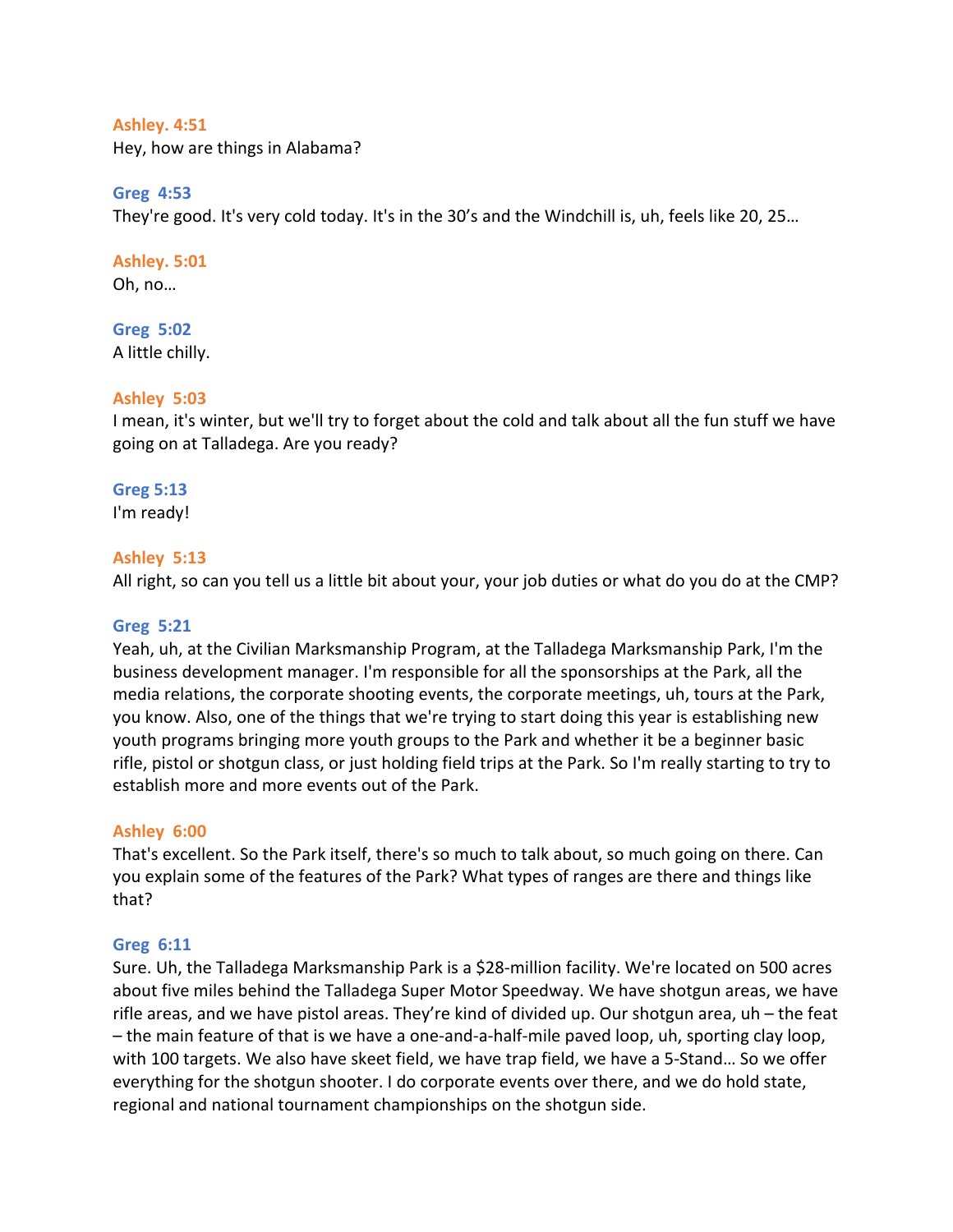## **Greg 7:00**

Now it moves into our rifle range where we have a 100-yard qualifying rifle range, and then we move to our main range – the John C. Garand range, which is 2-, 3- and 600 yards. Those two ranges are electronic targeting. Uh, the rifle range that we just opened this past summer is our Unknown Distance Range. It is a low-tech steel target range with targets ranging from 100 yards out to 620 yards. We have around 120 stationary steel targets that are in the ground. And then we have around 12 life-size animals throughout this range that can be moved around.

## **Greg 7:40**

Then we also have our pistol ranges. We have an electronic pistol range, and then we have one of our most popular ranges, which is a steel reactionary pistol range, where they're firing at 25 yards. And then we also have our Action Bay pistol ranges where we've held competitions, and we also have a lot of our local law enforcement come and do their recertifications there. But on those ranges that we have the electronic targets, it is the KTS system, and I'll get into that in more detail in – further in the interview.

## **Ashley 8:10**

And, um, the Club House – it's this grand view as you pull into the parking lot. It's this beautiful lodge-type building. Um, what are some of the things that are inside the Club House itself?

## **Greg 8:25**

You know, the Club House – when somebody first pulls into the Park, you know, they see that, and they see that this is something different. It's not your shooting range that is out in the woods, it's on a dirt track. You know, they see that Club House, and that really sets the stage before the shooter actually even gets on the range or in the Club House because the view is phenomenal. You know, the two columns are based after Camp Perry up there to emulate that, to really pay homage to Camp Perry. And when they pull in there, they see that. You can't see any of the ranges or anything. You see the Club House.

You walk in and it's a 13,000-foot, square-foot, Club House with meeting rooms, Pro Shop, just about everything you can need in there. You know, I've hosted meetings in there with different companies from Alabama Power to Georgia Pacific to Home Depot to, you know, other smaller organizations that come in there hold their meetings. And we have, you know, all the TVs, we have the Pro Shop. And then in our Pro Shop we do sale the highly-prized M1 Garand there. We have people come from all over just to buy that gun, and we do sell ammo. So it is a fullyfunctional Club House to where we can do just about anything. You know, we've got – this summer, we're going to have two weddings in the in the Club House up there and on our back patio that overlooks our main range. So it is something to see and it's really something that really sets us apart when somebody first pulls in to CMP for the first time.

# **Ashley 9:54**

Absolutely. I know any time I'm down there, one of the first things I want to do is walk out that Club House and go back to that wall of windows that overlooks the 600-range and just take in that view, oh my gosh… It's incredible.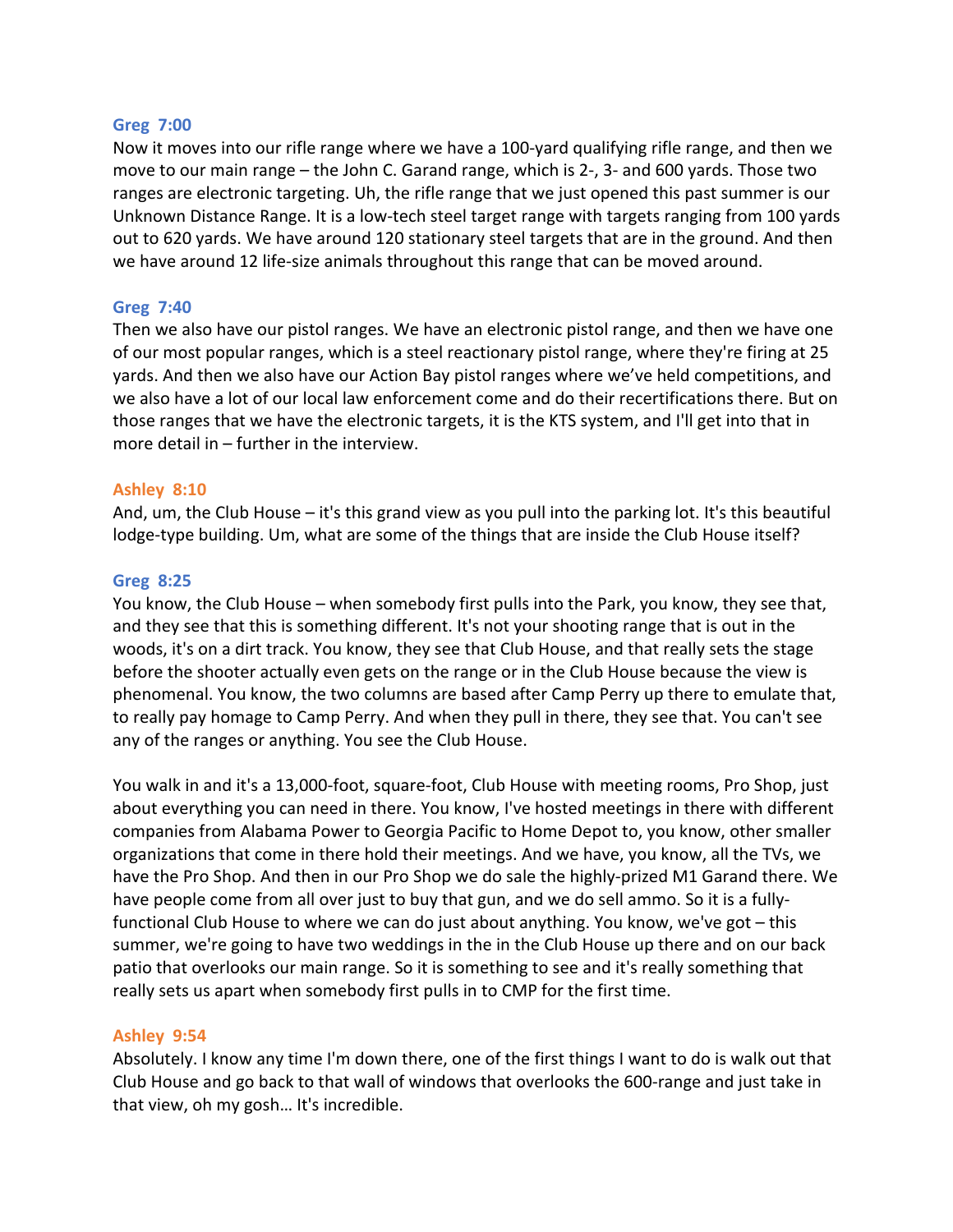## **Greg 10:07**

Absolutely.

## **Ashley 10:08**

I wish I would have gotten married down there. It's amazing.

## **Greg 10:11**

Well it is! Not only not only do you get to see the beautiful range in the property in the Club House, but when you go out on that back deck, you really get to see the beauty of the southern Appalachian Mountains right there in northern Alabama.

## **Ashley 10:27**

Yeah, so that range that's just below the Club House – you walk down the stairs, almost like a grand staircase, and you reach that 600-yard range that houses those electronic targets that you had mentioned before. Can you talk about those targets, how they work and the appeal of them?

## **Greg 10:45**

With the KTS targeting system, the Kongsberg electronic Targeting System from Norway, what that is, is really something very unique that you just don't see anywhere in the United States. With the electronic targeting systems, you don't need to wait for feedback on your score, you don't need to have a spotter, you don't need to go down range and change the target. So it eliminates all that and really lets you shoot more…lets the shooter enjoy more. And you get an accurate depiction of where you're actually, your shot went. And you don't waste your time changing out those targets. Electronic scoring, you know, provides you to get faster results. So, and also what they've done is, with those electronic targets, if we're having a competition, you can get on your cell phone and log in. And you can actually see – you can follow who you want to follow there and see what they're actually shooting.

### **Greg 11:40**

But the way that targeting system works that makes it very unique is the way it records the shot. So there's, as the bullet penetrates the target, there's an insulation and there's a rubber backing, and between that is an acoustic chamber. So when the projectile hits that target, it sends out sound waves that the microphones picked up and it also detects the heat in there. So when the bullet passes through the sound waves spread out like ripples on water, and then it hits these microphones – also records the heat – sends that back to the monitor that's right beside the shooter, and will show you exactly where the bullet passed through. Thus soon as you hear the report from your rifle, you can look over and it shows you exactly where you shot. So it just makes it more enjoyable for the shooter much more time efficient so they're not wasting time, you know, having a call the range cold, go down and see where the bullet passed through. They can look right over to the monitor, they can see it, the competitors can see it, your competition can see it. It just makes it more enjoyable for the shooters, whether they're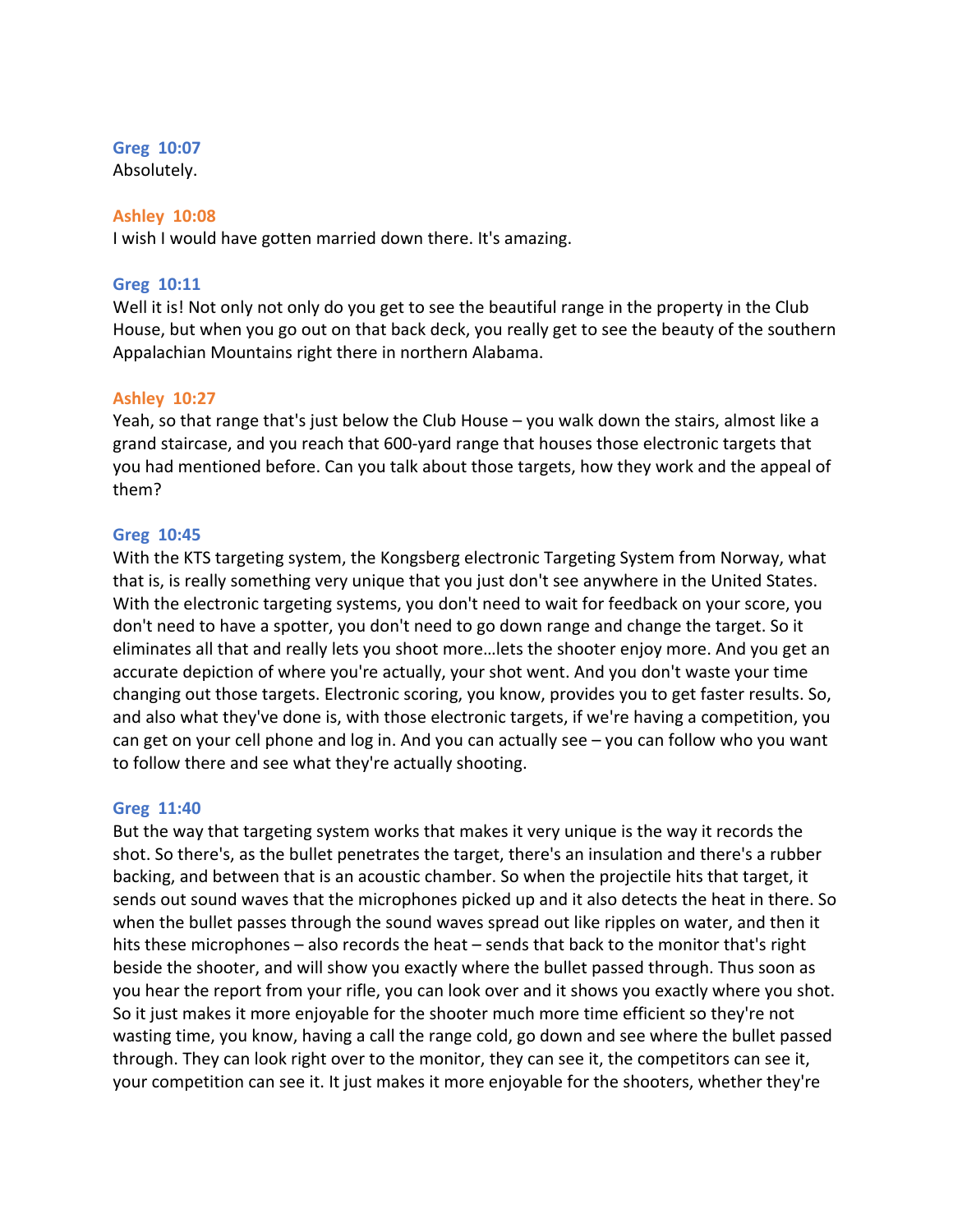just out there by themselves shooting for recreation, or if we're in a natural competition, just like we had at the Talladega 600.

## **Ashley 12:57**

What I think is interesting about this, too, is it's this sophisticated system. And it sounds like it could be intimidating to those who aren't, you know, electronically inclined, but it really is an easy user-friendly system to use. And there are plenty of people who are there on the range to help if anyone needs it.

## **Greg 11:40**

Correct, it is very simple. When you, when the shooter comes up the line, the RO (range officer) will instruct them the basic safety measures of shooting on the line, then we'll go over a little bit of basic education on the target because there's a few buttons that you'd have to push on your screen there to get to which distance you're firing, whether it be 2-, 3- or 600. You'll get that set up. Basically it takes care of itself after that. I mean, you'll shoot, it shows you whether your shot passed, where it hit on the target. You hit the reset button, clears it and you start shooting again. So it's very easy. And if you do have a question, we have many ROs right there on the line that can come over and assist you. So it's very, very simple to learn and use.

## **Ashley 14:00**

And that's for rifle, is that correct?

### **Greg 14:03**

That's correct, it is for rifle. It's for, it's on our 100-yard range. And then it's on our main range that goes from targets from 2-, 3- and 600. And one of the things I need to clarify, before you're able to shoot on our main range at 2-, 3- and 600, you must qualify on our 100-yard range. And that'll be qualifying on those electronic targets shooting, grouping inside the black, and then you can move up to our main range.

### **Ashley 14:29**

You've kind of already talked about this. You know, what truly makes the Talladega Marksmanship Park a park for all marksmen, "The Home of Marksmanship," right, is it really has something for everybody. You know, rifle, pistol, shotgun. What are some of the things that you find people gravitate toward the most, what are the most popular or more popular uses for the ranges at the Park?

### **Greg 14:56**

Right. I think our pistol shooters, one of the things that they love, they come out to the lowtech end to be able to shoot on the steel reactionary targets because it is so nice, it's covered. We have a range officer right there. It's not like going out in the woods and shooting tin cans. We have the steel reactionary targets that they can shoot, they can move between different lanes. It's very nice. So they love that. They can drive their car down there, park. You know, there's brick and mortar restrooms. They need to take a break, they can do that. So pistol shooters really do love that aspect of the Park to where they can come, feel comfortable. They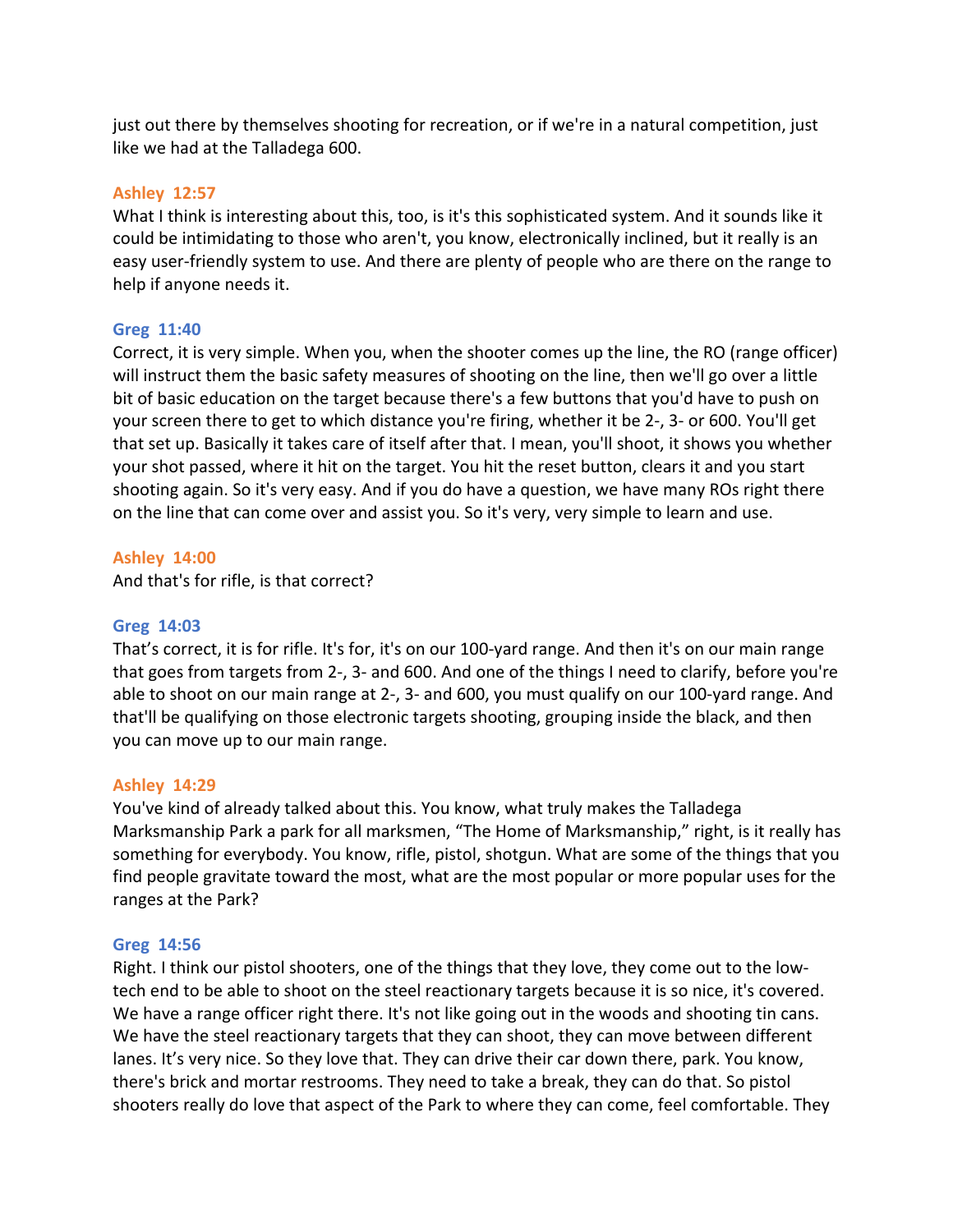can get the safety instructions they need. And if they do need a Basic Pistol Class, you know, we have a certified trainer there that is retired sheriff's deputy that can, you know, teach them how to use the pistol – how to use it safely. So, that really is what our pistol shooters, you know, what they like.

#### **Greg 15:55**

Our rifle shooters, on the other hand, love the fact that they can come out, zero in their scopes on the electronic targets, get their deer rifles ready because that's, you know, that's big here in Alabama – deer hunting. So, they can get their deer rifles zeroed in, they can move over to the 600. The rifle shooters really now are starting to gravitate toward the Unknown Distance because, like I said, it's unknown. Those life-size animal targets, you know, we can move those around. We have, you know, we have a deer out there, we have an elk, we've got a bear, coyote, you know, hogs out there. So it gives them something to shoot at to where it's not at 2-, 3- and 600. So it gives them a little more of a challenge. There's no electronics out there. But you can definitely hear the ping in the steel when their, when their lead hits it.

#### **Greg 16:43**

Shotgun area – little bit for everybody. From the beginner to the expert, they can go around the sporting clay loops, we've got the 5-Stand, we got the trap, we got the skeet fields. You know, you can get in a golf cart and shoot the sporting clay loop. It's going to take you about three hours, but you'll get, you know, 100 clay pigeons to shoot at. And it is a very, what I call, is like playing golf with shotguns. You get in a golf cart with your buddies, you go around, you keep score, and it's just something that is fun to do together. You know, I've had a lot of corporate events go out there and do the sporting clay loop because they can all get together, give away prizes, you know, make fun of each other a little bit if somebody misses a shot. So it is, it's just fun for people to go out there. Whether you're a beginner, expert, male, female – everybody's doing the sporting clay loop. So, we have something for everybody at CMP, at the Park out there, so it's just fun. And it's fun to get out there and just shoot in a safe way. And that's what we teach, is doing all this, and safety is our number one goal out there – is to teach everyone how to shoot safely.

### **Ashley 17:46**

And who could come shoot at Talladega? Do you need a membership or anything? Or how, how are people getting in there?

### **Greg 17:52**

No, it is all open to the public. And that's kind of another thing that sets us apart, you know. And no membership required. All you would need to do is come to the Park, watch our safety video – it's about a 12-minute video – watch the video, fill out our liability affidavit, and you're good to go. Once you get down to the ranges, then the range officers takeover if you have any questions or need any instructions.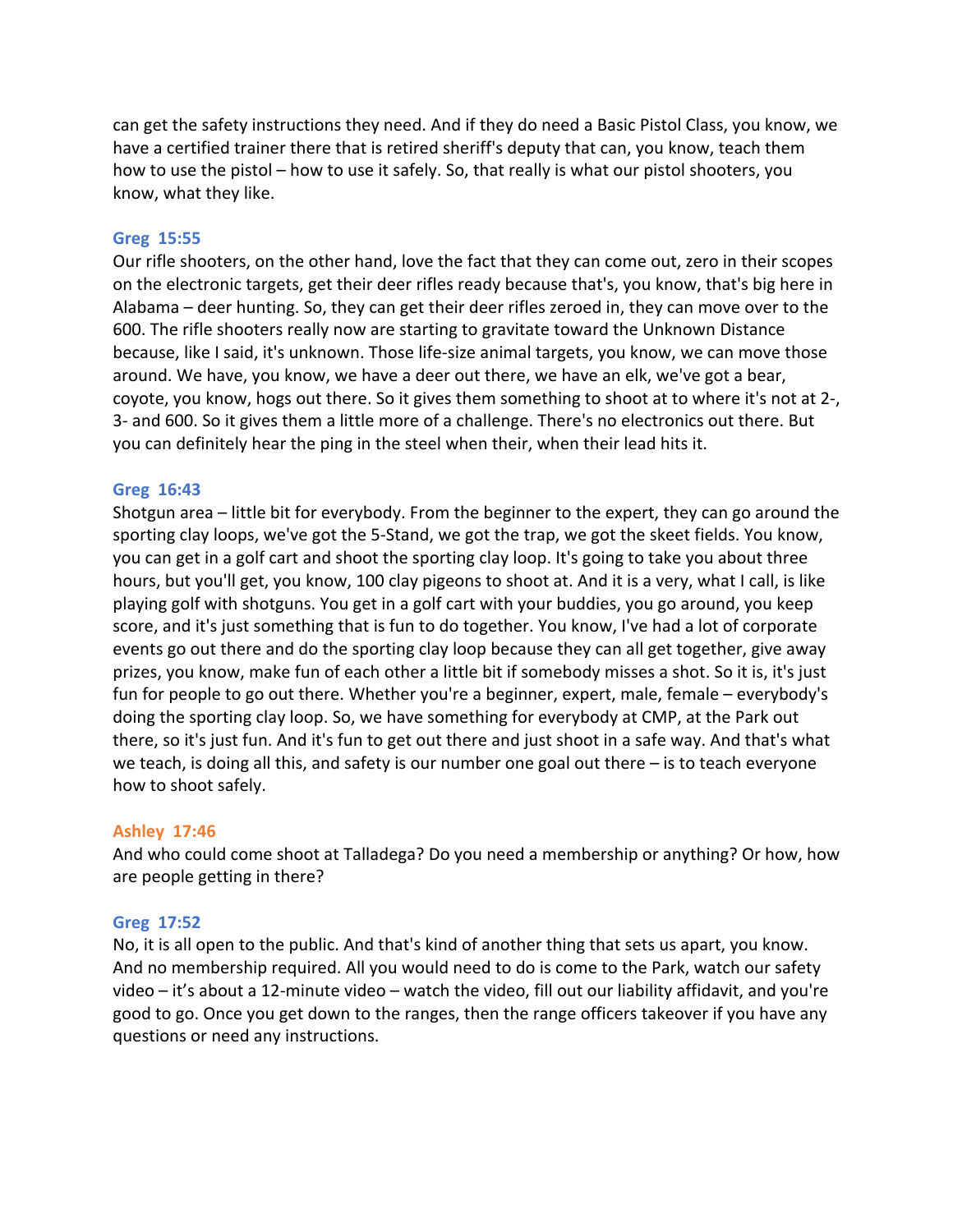## **Ashley 18:16**

Alright, so let's talk a little bit about the events you have going on monthly at Talladega. There are highpower matches and the steel challenge events, Rimfire Sporter, 3-gun events, and also some educational classes for Basic Pistol, Rifle, Shotgun. Can you speak a little to any of that?

#### **Greg 18:34**

Hey, well, one of the new exciting things we have at CMP is our Basic Rifle, Pistol and Shotgun classes. And we've kind of changed it up now to where the shooter can call in and schedule their own time, which is convenient for them. And we've kind of done that because Brett Langford, our new training manager, he's also our new chief range safety officer, has kind of changed it up a little bit. It's still \$30 per class, you do need to bring your eye and ear protection. It's about an hour and a half, classroom, and then there's about an hour and a half on the range time. Just call the range. Go to extension 453, you'll get Brett, once he gets on there, he can schedule the class for you.

And you can schedule those classes Wednesday through Sunday. It's whatever is convenient for you. You can bring your pistol, Brett will work with you from the classroom of breaking down the pistol, showing you everything you need to know about it, then actually take you on the range, and you can qualify and pass his class. I know with all the new gun owners out there today, this is something that is really needed. And we're happy now here at CMP to be able to offer that class for our shooters.

### **Ashley 19:38**

We have to talk about – I know it's 2021 now – but we're still living in this new world with all the remnants of 2020 spilling over a bit. I know that the CMP has put a lot of thought into how to keep staff and guests out of harm's way during the time of COVID. Can you talk a little bit about the precautions and efforts taking place at Talladega to ensure the safety of everyone while they visit?

### **Greg 20:00**

Yeah, absolutely. You know, with 2020 that we just went through, we're still experiencing COVID-19 here in 2021. You know, we've gone the extra, we've taken those extra steps. You know, we do follow the CDC guidelines, we follow the state of Alabama guidelines, and then we followed our own Board of Director guidelines here at CMP. You know, we do require, ask that when shooters and customers do come into the Club House that they do wear a mask, we have masks out front, that if they don't have one, they can grab and put on. We have hand sanitizer located throughout the building. We do require that all employees in the Club House, you know, have the PPE (personal protective equipment) on such as the mask. Now, once we get our office, you know, where you're allowed to take that off. But in dealing with the public, we're doing the social distancing, we're masking up and we have the hand sanitizer in place. Now, when we get on the range, our Ros – we're still requiring them to wear the mask when dealing with the customers. And you know, just in general, as they're walking up and down the line on the range, we want them wearing their mask. Now, as the customers get out there to shoot, they can take their mask off to shoot. We're still requiring the social distancing inside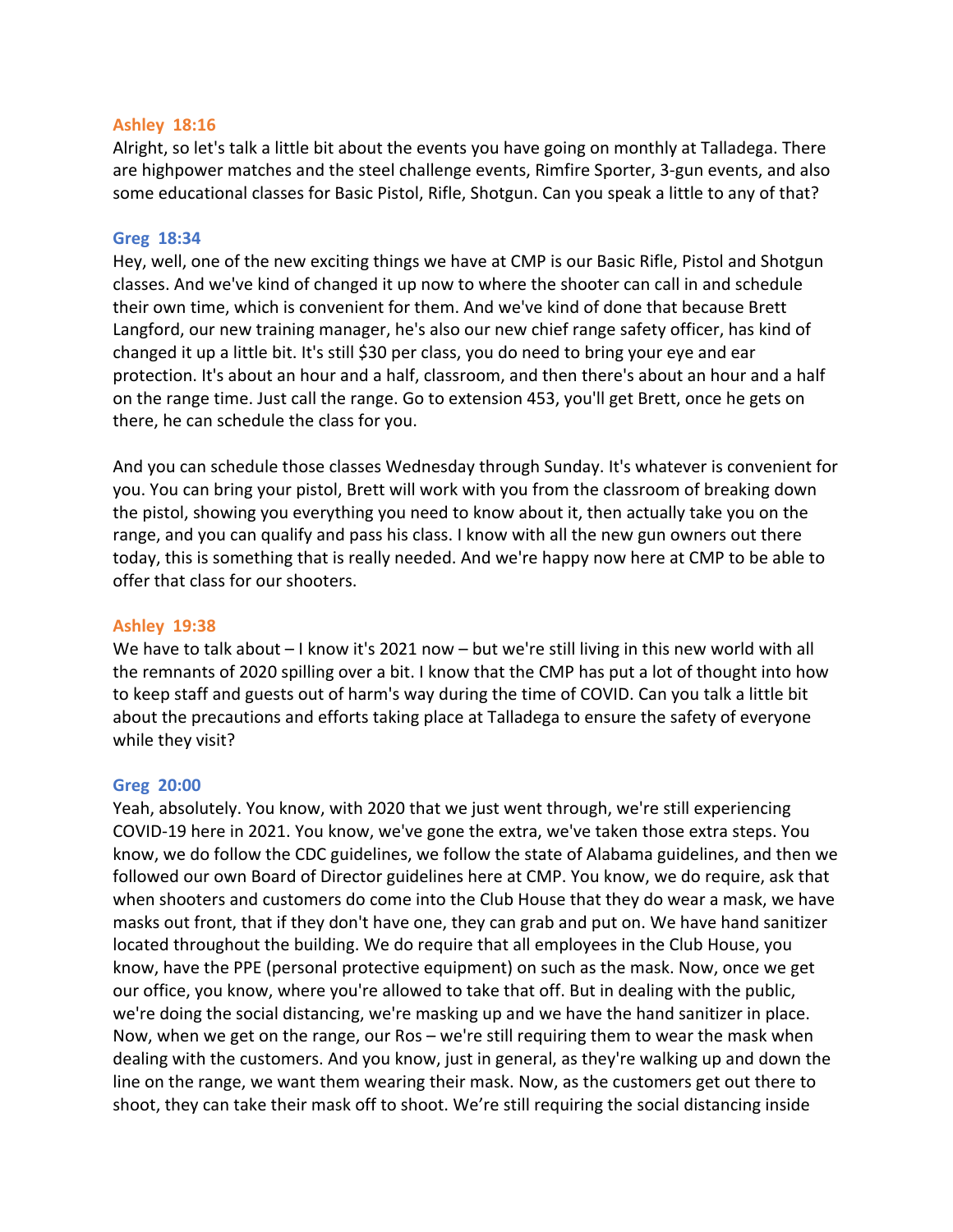and out. So you know, we're, like I said, we're following all the CDC guidelines and the state of Alabama. So when that changes, we'll reevaluate, and then we'll change along with that to make sure everyone is safe. Not only the shooters, but the employees as well.

## **Ashley 21:29**

Very important. In my opinion, it's super important. And I'm very thankful, and I'm sure many other people are thankful for all that extra effort you're putting into keeping everyone safe.

So what are some upcoming events that people should know about?

## **Greg 21:46**

We got a few upcoming events. We've got, um, we've got a Spring Classic coming up in March. It's gonna be like a version of our Western Games, since those were supposed to be held out west. We just thought it'd be better just to go ahead and hold that at CMP where we don't have to travel with our employees as much. But it's gonna offer everything, basically, that the Talladega 600 did, from the rifle competitions that people come enjoy. Sign up right now is available on CMP.org.

## **Greg 22:14**

And then we have our Talladega D-Day events. That's something we have every year. Like I said, the Spring Classic is something brand new. We're gonna try it out this year. But the Talladega D-Day event is, uh, we have that every year. Also, one of the things we're having May the 8<sup>th</sup> this year is "Shooter for Hooters" – that benefits, breast cancer awareness, raises a lot of money for that charity event. So I would encourage people to participate in that event by coming in shooting, or if you just want to make a donation to Shooter for Hooters, because that money goes for a great cause. And we look forward to working with them every single year.

# **Ashley 21:29**

Alright, Greg, well, is there anything else about Talladega you want to tell us? You've told us a lot of really great information.

### **Greg 22:14**

Yeah, there's a few things that, you know, just to kind of wrap up, that I'd like to share. Like I said earlier, one of my big, major jobs here at CMP is to raise awareness for certain events we're doing as far as the youth events. And that's really something I'm passionate about this year. We want to have more youth events – offer more to youth – because that is in our mission statement. Everything that we do…safety, competition…all comes back to, you know, that emphasis on youth. So, you know, what I'm doing to raise more money for our youth programs is offering sponsorships for businesses. They can sponsor for as little as \$100 up to, of course, as much as they want to. But, you know, a lot in the local community here have given \$100-sponsorships, \$250-sponsorships and even \$500-sponsorships. And that goes into our youth programs that I can do more for these youth programs. And the company will also get certain benefits. I'll give them free passes they can share with their employees to come out to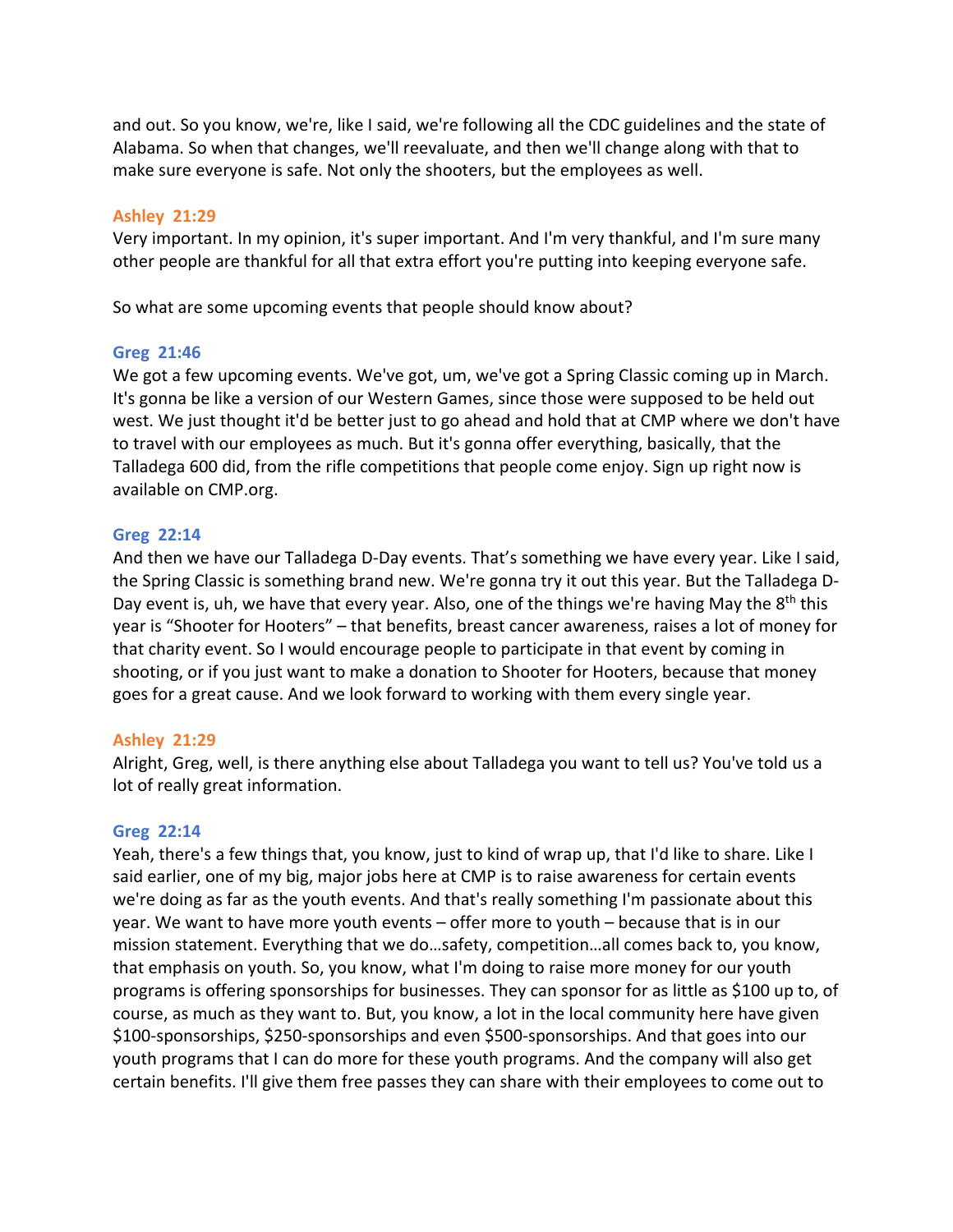the range. And they will get a, some signage with their company logo on it out that will be displayed at the range for a year.

#### **Greg 24:02**

So it's a win-win for us and a win for the company because we are seeing, you know, around 3,000 shooters per month come to Talladega. So it's good advertising for them – it's cheap advertising. So I really want to put that out there to any business that would love to help sponsor some of our youth programs and tell them what they get.

### **Greg 24:22**

And then also to offer individuals where they want to honor a loved one, or a veteran or just a shooting team – we offer lifetime pavers (engraved granite) that they can put on any of our ranges out there. We'll put them in on the firing line, and their paver will be there as long as the range is there.

### **Greg 24:40**

So if anyone would be interested in doing that, I'm going to give out my cell phone number that they can call me at 256-622-4222, or they can go online at theCMP.org and become a sponsor. Because that's what we really want to do – to help advance some of our programs, because we are a 501(c)(3), not for profit. So we're looking at sponsors to come in and help us.

#### **Greg 25:08**

In closing, I would like to say, you know, what I always say when I'm on a sales presentation, whether I'm on the radio or a podcast like this: At CMP, we look forward to hearing your shots being fired, because we are "The Home of Marksmanship." So I appreciate your time, and thank you for this.

### **Ashley 25:25**

Thank you so much. It was perfect. And thank you for allowing us to do this.

#### **Greg 25:30**

It was awesome. I appreciate you letting me do it.

#### **Ashley 25:36**

Greg is just the best. He really is someone passionate about his work and passionate about Talladega and the CMP. He really wants to give everyone the best experience possible and open up new possibilities, especially to youth. So if you'd like to talk to him about any of the opportunities he mentioned, or if you even have some suggestions of your own of some things that might be of interest, be sure to get in contact with him. And you can do that by email at graines – that's "g" as in "Greg" – r-a-i-n-e-s @thecmp.org. Or you can give the Talladega office a call at 256-474-4408. And you can use that number for any other questions you may have about the range. Or you can email them at CMPTalladega@thecmp.org for more info.